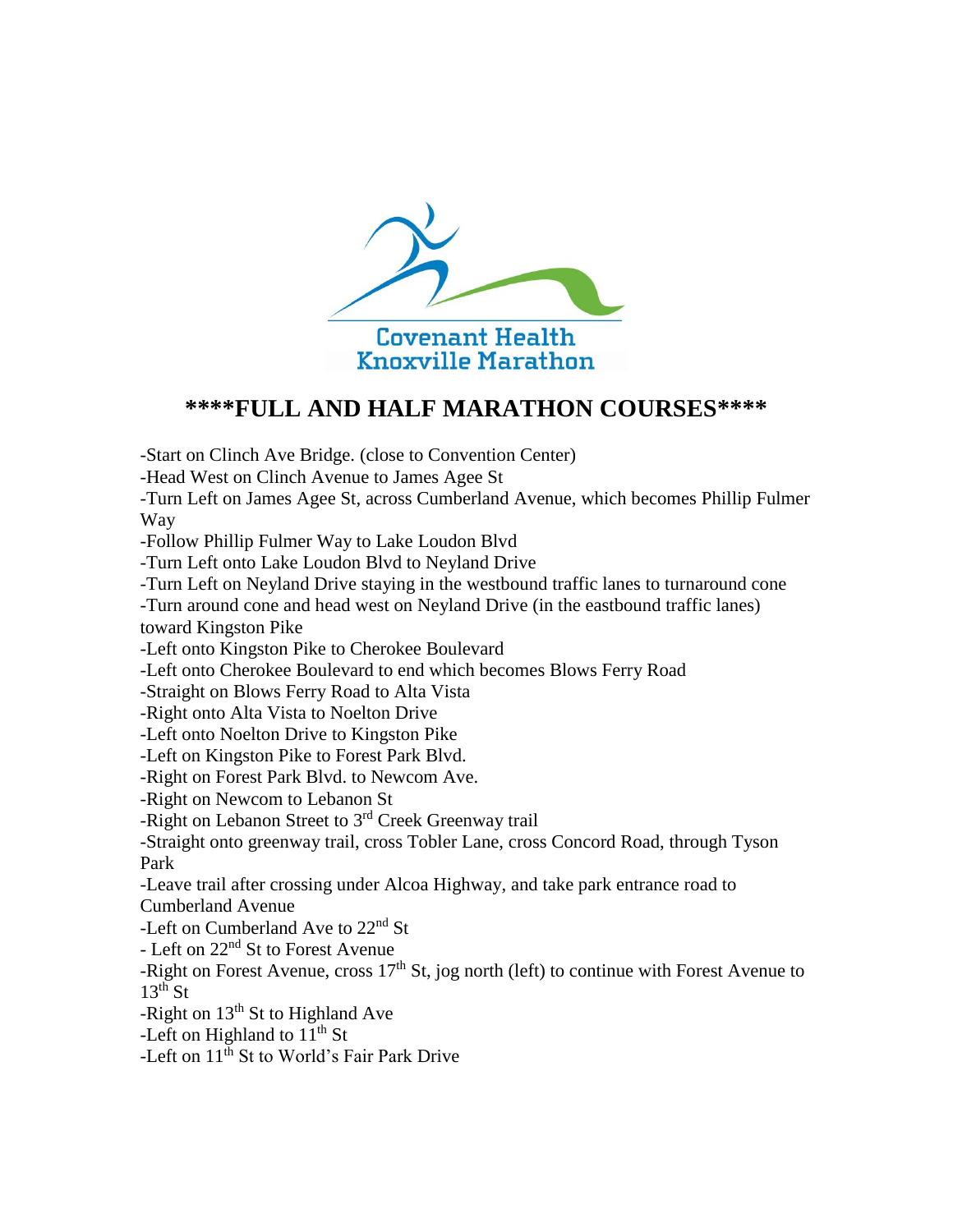*At this point the HALF MARATHON breaks off and*  turns **RIGHT** on World's Fair Park Drive, passing Knoxville Museum of Art crosses Clinch Avenue, continues on World's Fair Park Drive goes under the viaduct on World's Fair Park Drive finishes at the finish line in front of the World's Fair Exhibition Hall

## *FULL MARATHON AND MARATHON RELAY:*

*-*turn **LEFT** on World's Fair Park Drive to Grand Avenue -Turn right on Grand Avenue to World's Fair Park Drive -Turn left on World's Fair Park Drive (at Foundry) to L&N Station Drive -Right on L&N Station Drive to Western Avenue -Left on Western Avenue, crossing Henley St to become Summit Hill Drive -Take Summit Hill Drive to Gay Street -Left on Gay Street to Magnolia Avenue -Right on Magnolia Avenue to N. Central St -Left on N. Central St to  $3<sup>rd</sup>$  Avenue -Right on 3rd Ave to Deery St -Left on Deery St to Lovenia Ave -Right on Lovenia Ave to Luttrell St -Left on Luttrell St to Wells Ave -Right on Wells Ave to Eleanor St -Right on Eleanor St to 3<sup>rd</sup> Ave -Right on 3rd to Deery St -Left on Deery St to E. Fourth Ave -Right on E. Fourth to Central Ave -Left on Central Ave to Fifth -Left on 5<sup>th</sup> to Hall of Fame Drive -Left on Hall of Fame Drive to  $5<sup>th</sup>$  Avenue -Right on  $5<sup>th</sup>$  Avenue to Winona St -Left on Winona St to Caswell Park -Enter Caswell Park parking lot then back onto Winona to Washington Ave -Right on Washington Ave to N. Bertrand St -Right on N. Bertrand, crossing Woodbine, jog west (right) to continue on N. Bertrand St -Straight on N. Bertrand, crossing Magnolia to Mccalla Ave -Right on Mccalla Ave to Willow St -Left on Willow St to Patton St -Right on Patton St to Jackson Ave -Left on Jackson Ave to Central Ave -Left on Central Ave across Summit Hill to Cumberland Ave -Right on Cumberland Ave to State St -Left on State St to Hill Ave -Left on W. Hill Ave to James White Connector -Right on ramp to James White Connector, across South Knoxville Bridge to exit ramp at Sevier Avenue -Right on Sevier Ave to Island Home Ave -Right onto Island Home Ave to entrance to Island Home Neighborhood and Maplewood